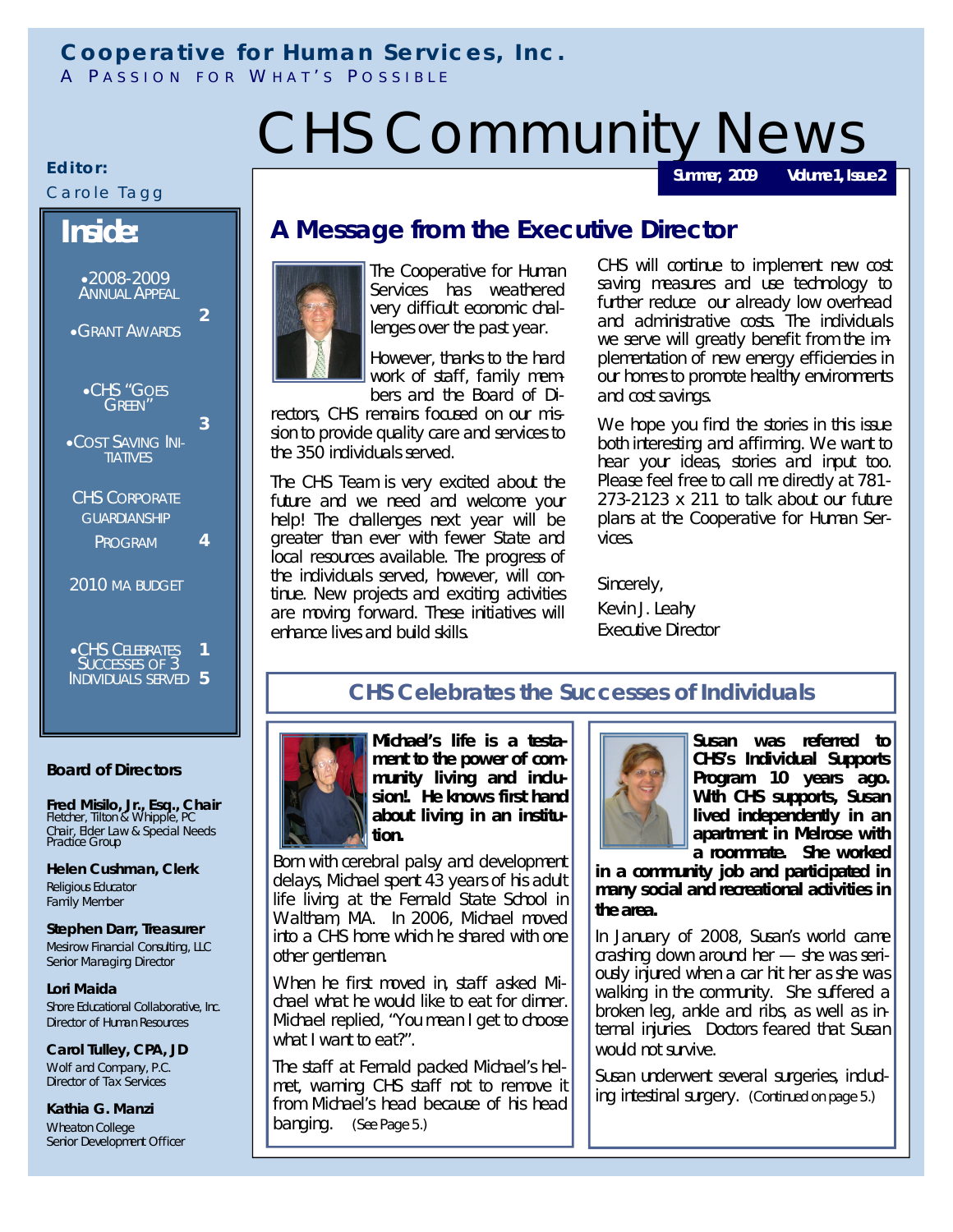#### **CHS Receives 3 Grant Awards**

This year, CHS was awarded 3 grants totaling \$11,000 dollars for capacity building initiatives.

- ◆ A \$3,500 Catalyst Grant from the **Blue Cross Blue Shield of Massachusetts Foundation.** This grant paid for a consultant to research and develop foundation grant proposals for capital projects designed to expand housing capacity at CHS.
- A \$2,500 grant from **The Agnes M. Lindsay Trust**  was granted to help fund capital start up costs for renovating a CHS home in the Arlington area, making it wheelchair accessible and barrier free.
- A \$5,000 grant from **The Clipper Ship Foundation** to fund engineering and architectural plans as a first step towards renovation of a CHS home which would expand its capacity to serve five individuals.

#### **Support Reaches New Level Annual Appeal 2008-2009**

The Cooperative for Human Services completed its Annual Appeal campaign for 2008-2009 with over 65 donations totaling \$11,345, the highest level achieved over the past 3 years. A special thank you to everyone who donated this year. Each donation is an important affirmation of the mission of CHS, as well as an investment in the promise, hope and future of 350 very special lives. Your contribution is sincerely appreciated!

#### **Benefactors: (\$500 — \$1,000)**

Fred Misilo, Fletcher, Tilton &Whipple, PC Stephen Darr Carol E. Tully Donna & Edward Sullivan Norman & Margie Wilson Michele & Victor Ramirez Rick Catino Angela & Fred Conover Cathy Smith-Conover

Anonymous Carl Kazanjian Elizabeth Cloutman George Coleman Green Street Pharmacy Helen & Frank Federoski Kathia Manzi Mara Prentiss Alyson Conover Patricia Wood Marie & Roger Tulin Marianne Vezerian Patricia & William Barron Estelle Lisagor Fathers & Sons Patty Nicastro Anne DiMattia Joanne Levingston Katherine Fitzgerald C. Joan & Leo Krant Laurette & William Casey Pricilla Robinson Rachel & Norman Dionne Munro Graphics Robert Yorke Jean & John George Audrey & Richard Magown Rosalie & Richard Nutile James T. McNeil Antoinette Dallaire Gail & Phillip Brykman

#### **Patrons: (\$200 — \$499)**

Anonymous Anita & James Farrell Mr. & Mrs. Richard J. Forsley Ann W. & David N. Perkins Charla & Phillip Coleman Grove Street Management, LLC Helen Cushman Kirkland & Shaw Plumbing & Heating Leahy & Son Landscaping & Design Skylark Properties

#### **Friends: (\$5 — \$199)**

Edgeworth Appliance Co. Crystal Holland Roland Gregoire Joan & Haig Hedison George A Coleman Simone D'eon Leona Grell Mary & Conrad Bardwell Anita & James Farrell Melrose Glass Co. Faulkner Brothers, Inc. Lexington Auto Service Johnson's Transmission Resources for Human Services Robert L. Coleman George Manfra Gertrude & Edward Reil

> **C o o p e r a t i v e f o r H u ma n S e r v i c e s A n n u a l A p p e a l P a s t 3 Y e a r s**

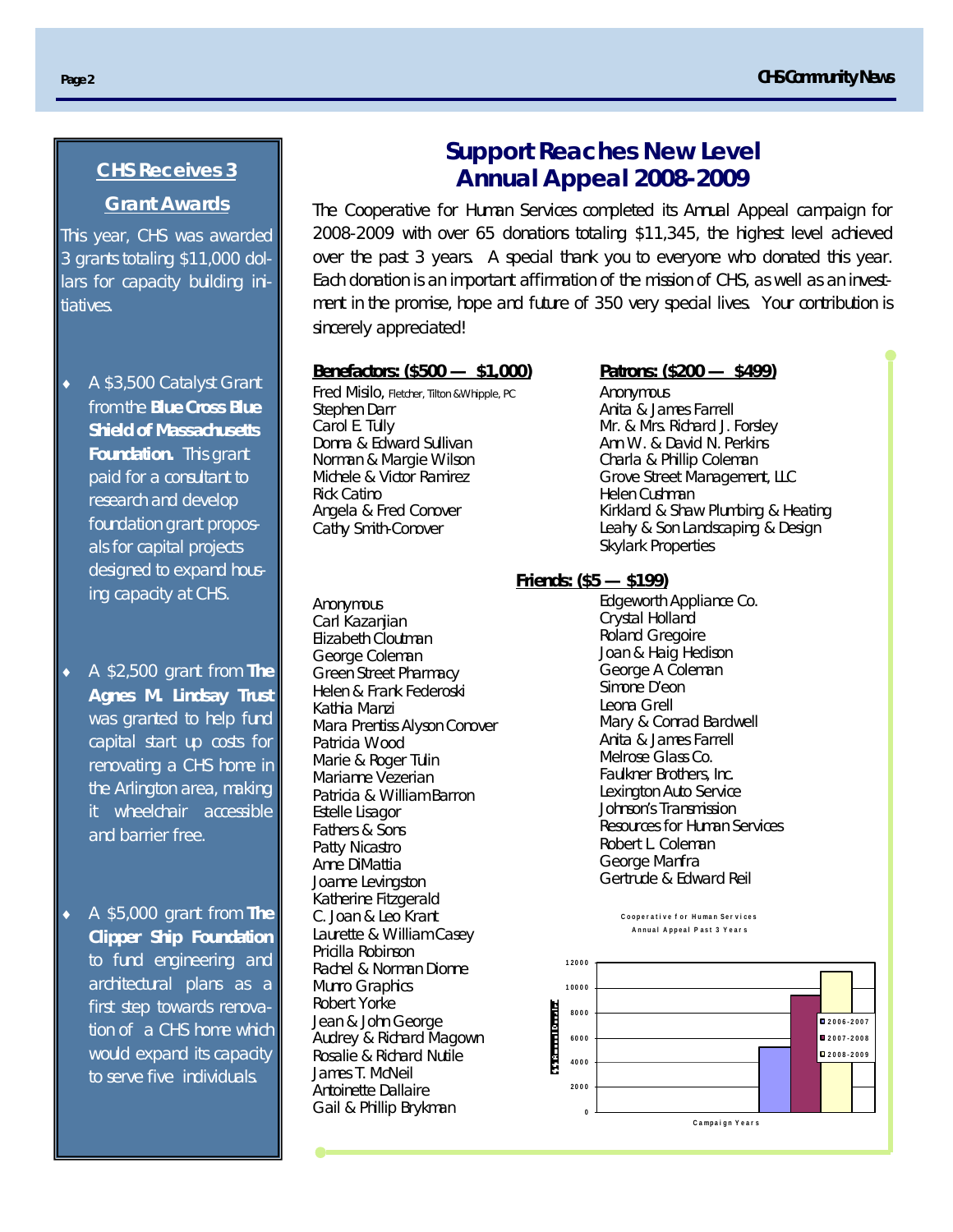#### **CHS Homes "GO GREEN" Cutting Energy Costs**

Last fall, CHS individuals and staff joined the "Go Green" movement developing energy saving and conservation projects in their group residences and supported living apartments. Individuals in each home decided how they would contribute to the "Go Green" movement by reducing energy consumption, promoting healthy living and protecting our national resources. Roger Plourde, Director of Residential Services for CHS reported that residents were very enthusiastic about their projects which included:

- **Shutting off lights when leaving a room or going outside;** 
	- **Lowering the heat at bedtime and when away from home;**
- **Operating washing machines, dryers and dishwashers during non-peak hours and waiting for full loads before use;**
- **Winterizing homes (weather stripping windows & doors and installing insulation);**
- **Re-cycling paper, plastic and glass;**



## **CHS Administrative Cost Saving Initiatives**

Just like every other household in the country, the Cooperative for Human Services has had to stretch its limited resources to make ends meet. By initiating several cost savings and efficiency measures, CHS reduced our administrative and energy costs, saving the organization thousands of dollars in gasoline, heating fuel and electricity costs. Glen Charney, Chief Financial Officer at CHS, reported that CHS:

- $\Rightarrow$  Joined a Mass. Energy discount program for non-profits that has already saved CHS over \$5,500 in oil heating costs in the first 9 months of FY 2009.
- $\Rightarrow$  Initiated use of a new gasoline credit  $\Rightarrow$ card rebate program that allows CHS to purchase gas at the least expensive, local gas stations (rather than travelling to designated stations)  $\Rightarrow$ AND receive a 1 cent per gallon rebate too. CHS has already saved over \$6,000 in gas expenses compared to this period last year.
- $\Rightarrow$  CHS individuals and staff developed their own "GO GREEN" energy savings projects in their own homes. Individuals set goals and took on monitoring assignments too. The projects have been enormously successful. In

fact, during the first 9 months of the "GO GREEN" projects, individuals and staff have saved over \$9,000 in electric costs compared to the previous year.

- CHS has cut expenses for office supplies by nearly 20% this year by instituting a new centralized ordering system.
- Through the expanded use of technology, CHS has increased its administrative and fiscal back room efficiencies, enabling our office staff to do more at lower costs.

Thanks to everyone for their hard work! CHS is proud of its envi ronmental and cost savings initia tives.

**At CHS, our strategic planning process provides the framework to focus our shared vision and fulfill our mission with "A PASSION FOR WHAT'S POS-SIBLE".** 

**Service Quality: concentrates on the** design and delivery of direct supports, strategies, clinical approaches, healthcare services, adaptive technologies, environmental considerations, and continuity of care with a goal to anticipate and respond flexibly to the unique needs of the persons served with insight, inspiration, and innovation.

**Workforce Development:** recognizes that competence and performance is influenced by morale, opportunities for advancement, equitable compensation & benefits, training and performance reviews with the goal to establish CHS as a premier employer.

#### **Communications/Marketing:**

reflect CHS's planned and multidimensional information sharing dialogue reflecting our activities, needs and successes; the interests and actions of our stakeholders; and the impact of internal and external environments to create public trust and recognition through community relationships.

**Information Management Technology:** links knowledge, data collection, analysis, decision-making, action, and outcome through the practical application of technology with a goal to connect employees, programs, and operations via readily accessible information.

**Finance:** manages the systems and processes related to capital, assets, cost, price, volume, alignment, and revenue flow to assist CHS's financial growth and stability through service expansion, revenue enhancement, and capital acquisition**.**

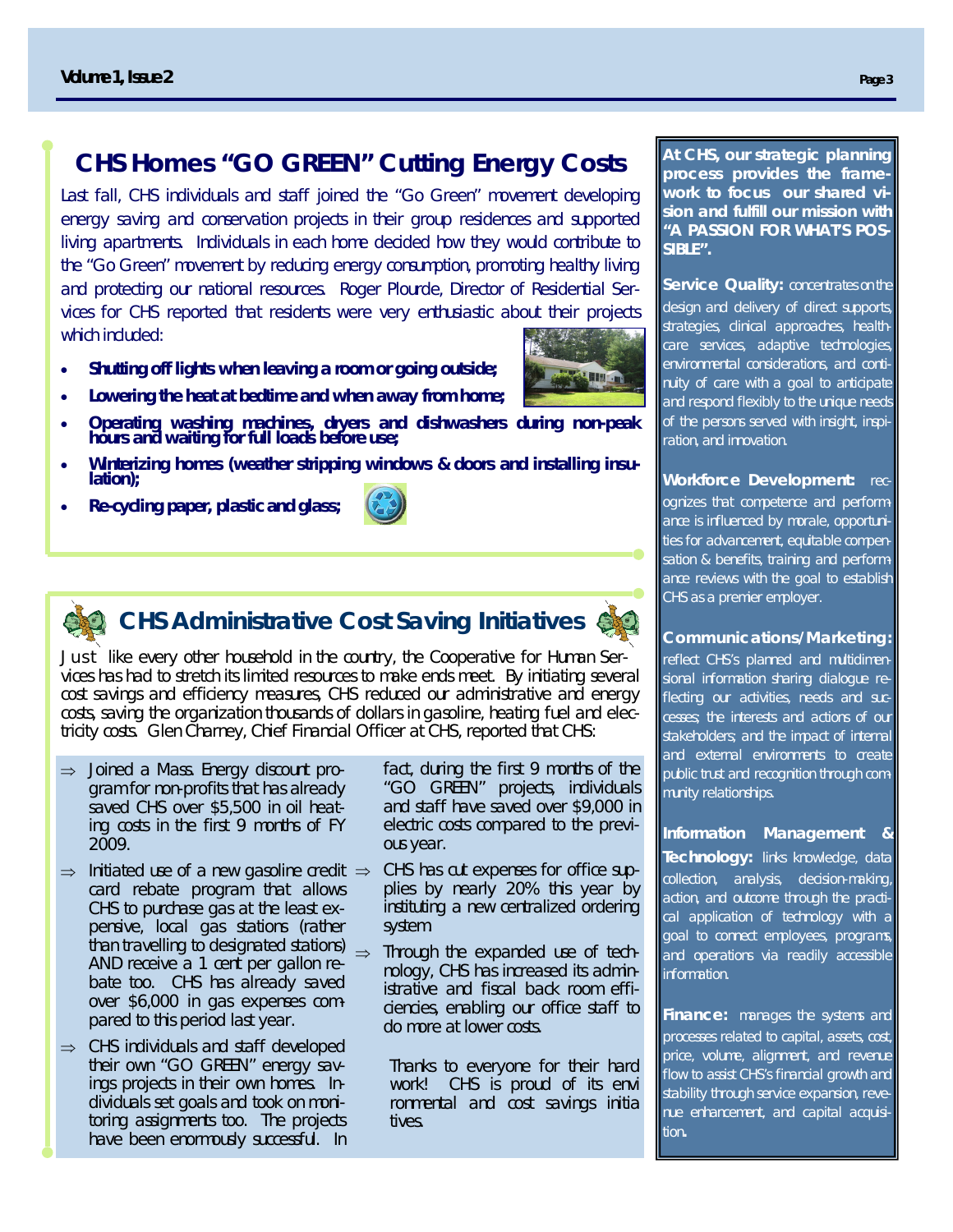Guardians are special people who are committed to preserving the legal and human rights of individuals who are unable to make informed decisions about independent living, legal, medical and financial matters.

Guardians must be honest, patient and mature individuals who care sincerely about the well -being of the people they represent.

For information about guardianship opportunities call 781-273-2123.

## **Cooperative for Human Services Corporate Guardianship Program**

The Corporate Guardianship Program provides advocacy services on behalf of more than 130 individuals with intellectual and/or developmental disabilities living throughout the Commonwealth of Massachusetts. Through this program, CHS provides legal guardianship for people who require additional levels of assistance, advocacy and protections to assure that their desires, wishes and needs are respected, addressed and met.

CHS guardianship services are based upon seeking the least restrictive level of guardianship to ensure that the person served retains as much personal control as possible. The Guardianship Program provides both permanent and temporary guardianship services, ranging from partial guardianship (i.e. medical, financial, Roger's Monitoring, etc.) to full permanent guardianship.

#### **Backyard Beautification: Home Gardening!**

Motivated by the success of last summer's "Right in my Own Backyard" landscaping projects (funded with a grant from TD Banknorth Foundation), individuals served by CHS set out this spring with plans to beautify the outside areas of their homes.



Using new loom and manual gardening tools, residents tilled the land and planted new vegetable and flower gardens.

Every one that participated in Earth Day festivities this year was inspired and brought a new energy to their own yards and home gardens.

## **MA State Budget FY 2010: Difficult Economic Times**

The economic realities of the recession played major havoc with both current services and new initiatives for individuals with intellectual and developmental disabilities as the MA FY 2010 budget process ended. Advocacy efforts including State House Rallies, letter and email campaigns to legislators and entreaties to the Governor did not prevail in the final

budget plan, especially after actual State revenue figures for April and May of 2009 turned out to be drastically below the budgeted projections.

In spite of much rhetoric to the contrary and an increase from 5% to 6.25% for the MA sales tax, legislators still chose to approve deep cuts to services for people with developmental disabilities. According to The Arc of Mass., Day/Employment, Transportation, Turning 22, Autism, Family Support and other services provided by the Department of Developmental Services (formerly the Department of Mental Retardation) were cut by nearly \$50 Million.



Additionally there are significant cuts to other services supporting people with developmental disabilities, including key cuts to the Mass. Rehabilitation Commission's Extended Employment Program and the Department of Public Health's Early Intervention services. These cuts translate into service reductions to 4,500 families whose children are cared for at home.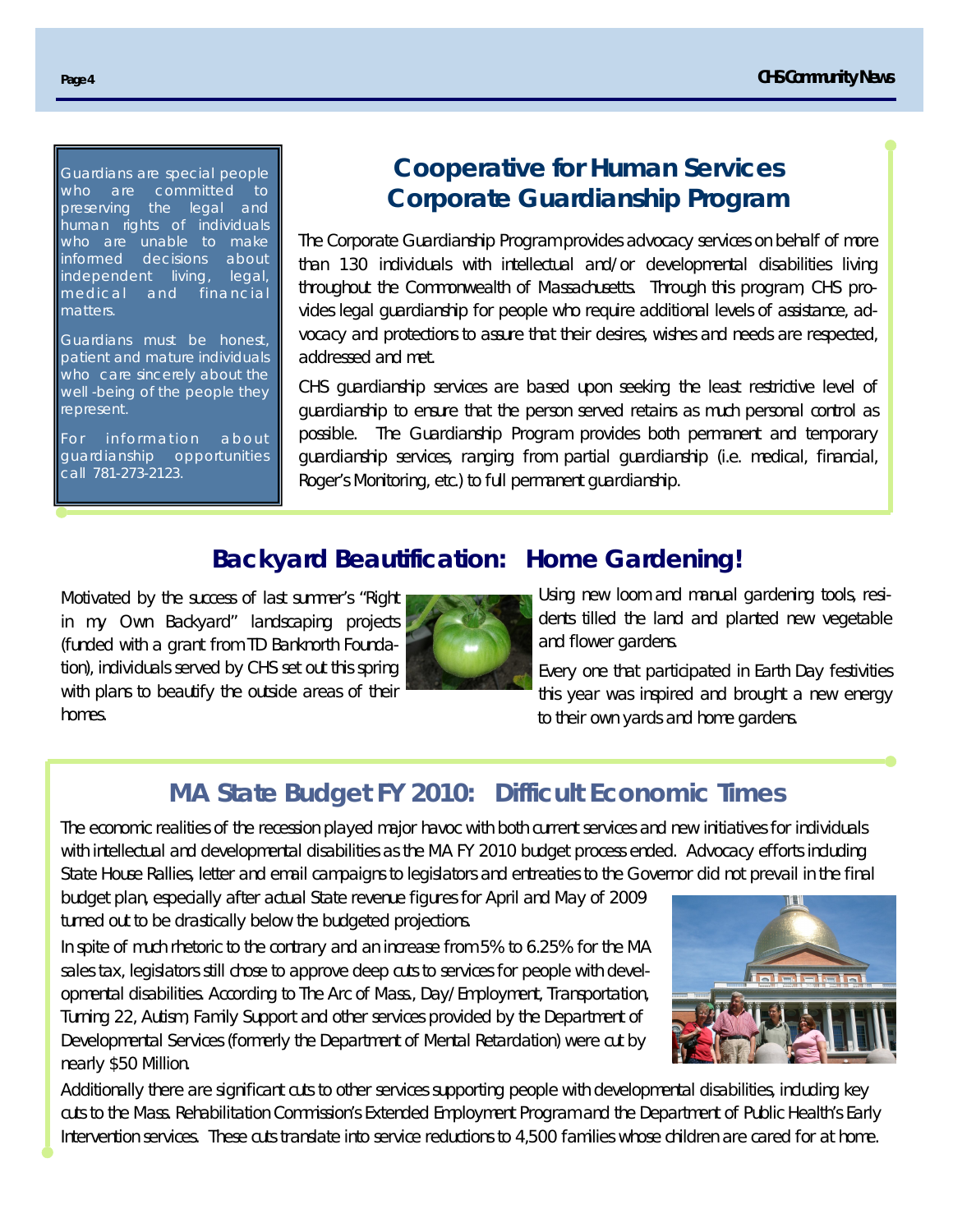

Willie Horan, born in an institution, had many challenges, but began to thrive in his placement at CHS. He became a friend of the Mayor

of Everett and a volunteer for the Boston Marathon. He is fondly remembered by friends and family.

Willie was born in a State institution where his mother had been placed. Born with developmental disabilities, he had a most difficult childhood, moving from one foster home to another, a life of many disappoint-

ments. As an adult, he wound up in Everett where he got in trouble with the law. In 2002, after serving time in jail and a failed community placement, Willie was accepted into the CHS Individual Supports program. He moved into a 24 hour supervised apartment in Melrose, where CHS staff with extensive behavioral management training, consistently implemented a behavioral management program. Willie began to thrive.

In 2003 Willie befriended a young man also served by

CHS who lived in the same apartment building, taking him under his wing and providing him companionship and mentorship. He also developed a close relationship with this man's family.

By 2008 Willie lived independently, with only 16 hours per week of staff support. Willie was now well known in his community. He worked as an assistant coach to Everett High School's football team; he passed the referee exam in 2005; and he volunteered for the Boston Marathon as a security guard.

Tragically, Willie past away last year. He would have been 48 years old this past New Year's Eve. Willie's "adopted" family planned his services and buried him in the family plot. Two mayors, several police officers and other notable dignitaries from the Everett, Malden and Melrose areas attended his funeral and the Boston Marathon Association board honored him. Indeed, the young orphan, Willie, born in an institution, made quite a family for himself!

#### *Susan - continued from page 1*



She was sent to live in a local nursing rehabilitation facility to recuperate.

Her intestinal problems only got worse in this facility and Susan was rushed back to

the hospital for emergency care.

CHS advocated on Susan's behalf and got Susan placed at the New England Rehabilitation hospital where she received the intensive rehabilitation services that she needed. Following months

of hard therapeutic work, Susan was able to move into a group home where CHS provided the nursing and personal care supports necessary for her to make a full recovery.

Susan once again lives and works independently in the community. She considers the services provided by CHS's caring and supportive staff as the primary reason for her successful recovery.

Cooperative for Human Services, Inc. is proud to report the results of this year's Consumer Satisfaction Survey: *Ninety-five percent (95%) of the individuals served by CHS report that they are very satisfied with their services.* 

Congratulations to our great staff for this outstanding achievement!!

#### *Michael — continued from page 1*



Staff soon put the helmet away because once Michael left Fernald his frustrations dramatically lessoned. CHS bought Michael all new furniture, including a computer which he loved from the moment he was taught how to use the internet and email. When Rosemary, Mi-

chael's sister, first visited Michael's new home, she knew moving to a community home was the right thing.

Michael participates in many community activities and attends a day program too. He has developed his interest in music creating an extensive music media library. He has vacationed on Cape Cod, visited Portland, Maine and is

currently planning a camping trip for this summer.

One significant event for Michael came about when he researched the web and located a friend he remembered from his childhood over 50 years ago, when he was still living at home with his parents. His friend remembered him too and emailed back. They resumed their friendship and visit together often.

Recently, Michael decided that he wanted to move to another CHS residence where a room with fabulous windows and a great view had become available. He loves his new home!